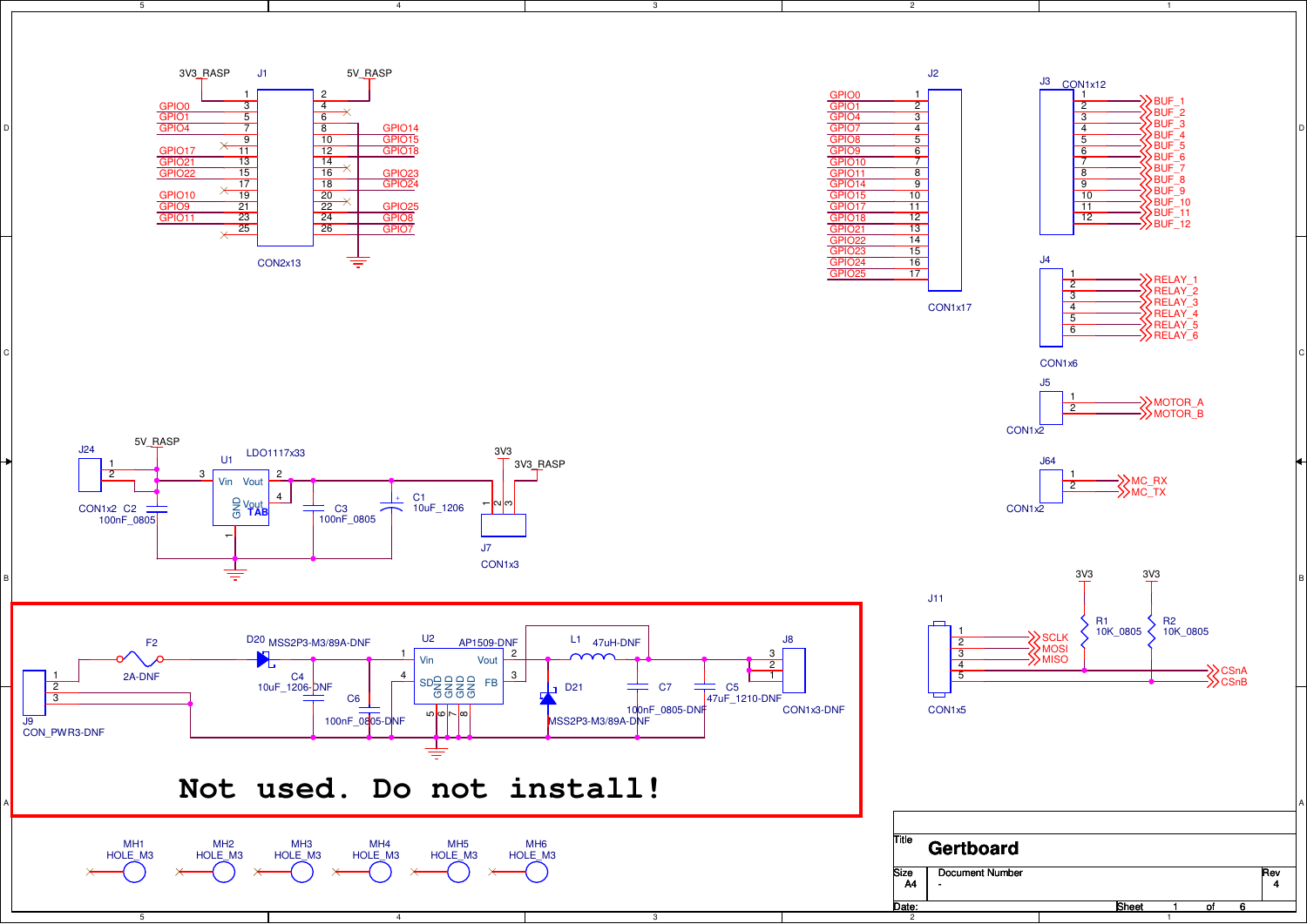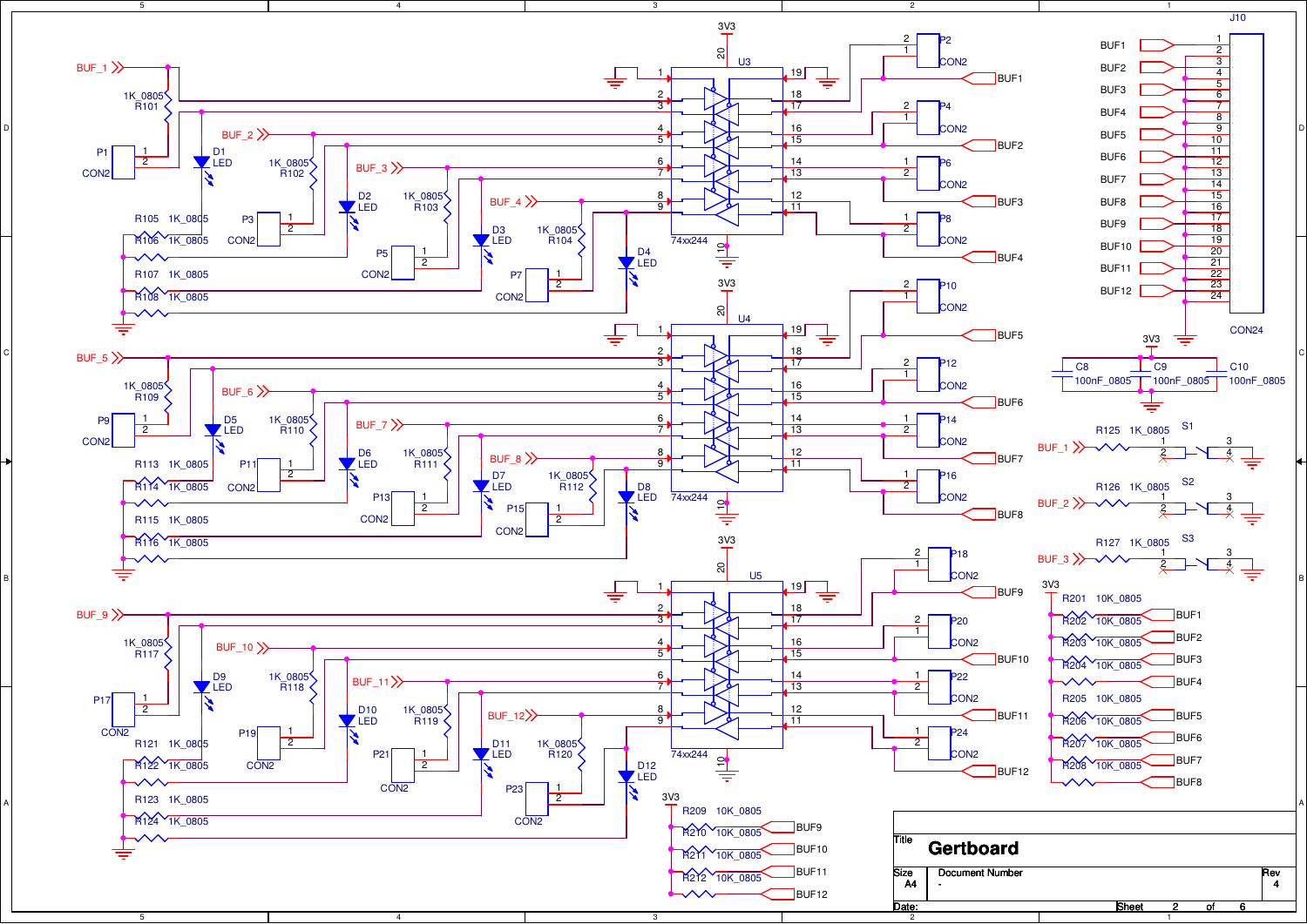

4

3

2

3

A

4

5

5

B

A

Date: 1TitleSize | Document Number r Rev  $\frac{\text{Rev}}{4}$ Sheet 3 - <sup>4</sup>**Gertboard**A4  $\overline{\text{of}}$  6

 $\overline{1}$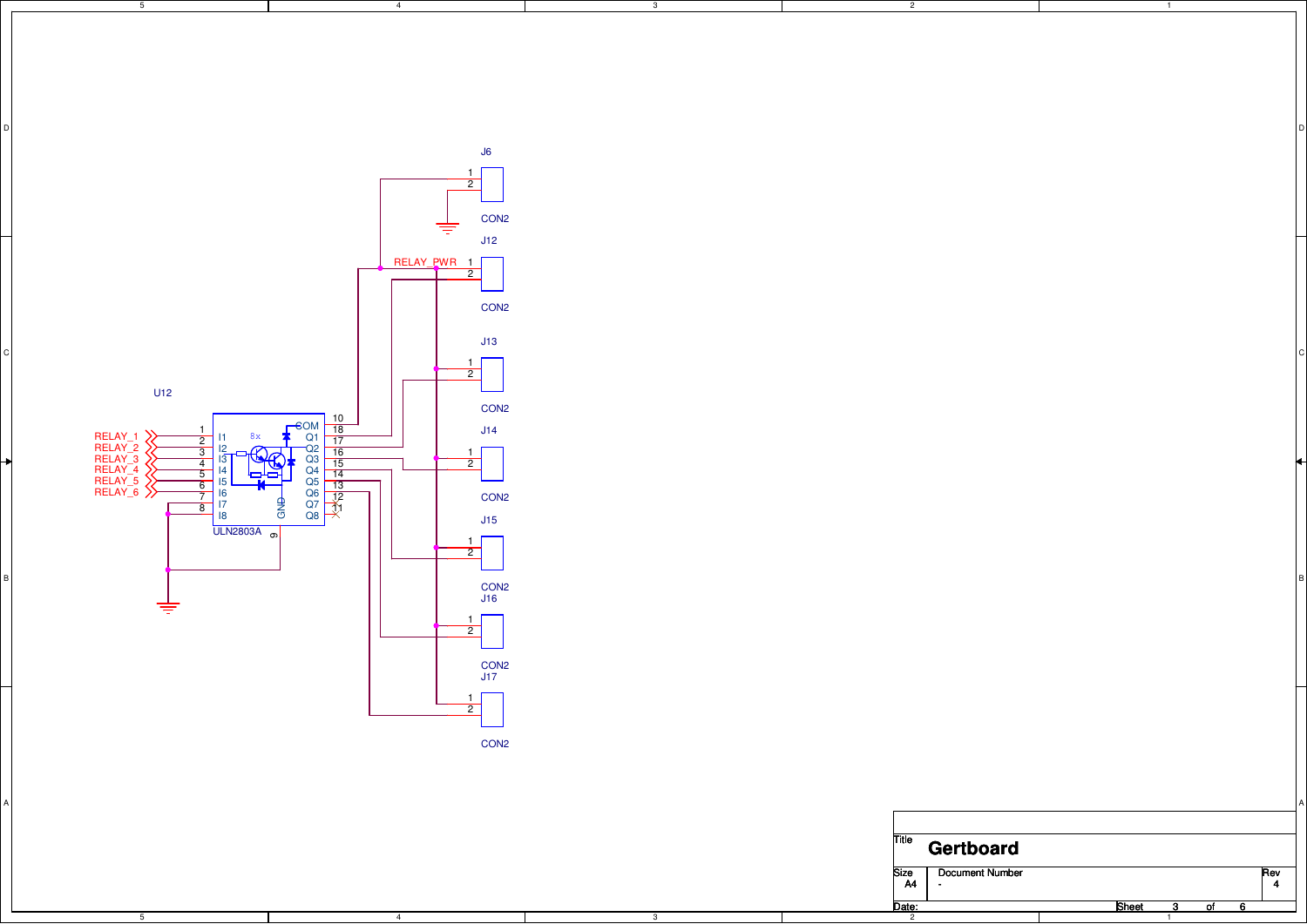

4

4

5

5

B

A

motor power nets named to make high current

3

D DISCOVERED AND RESERVE TO A REPORT OF THE CHARGE OF THE CHARGE OF THE CHARGE OF THE CHARGE OF THE CHARGE OF

2

3

A

B

| <b>Title</b> | <b>Gertboard</b>       |       |    |     |
|--------------|------------------------|-------|----|-----|
| Size         | <b>Document Number</b> |       |    | Rev |
| <b>A4</b>    |                        |       |    | 3   |
| Date:        |                        | Sheet | ΟĪ |     |
| 2            |                        |       |    |     |

 $\overline{1}$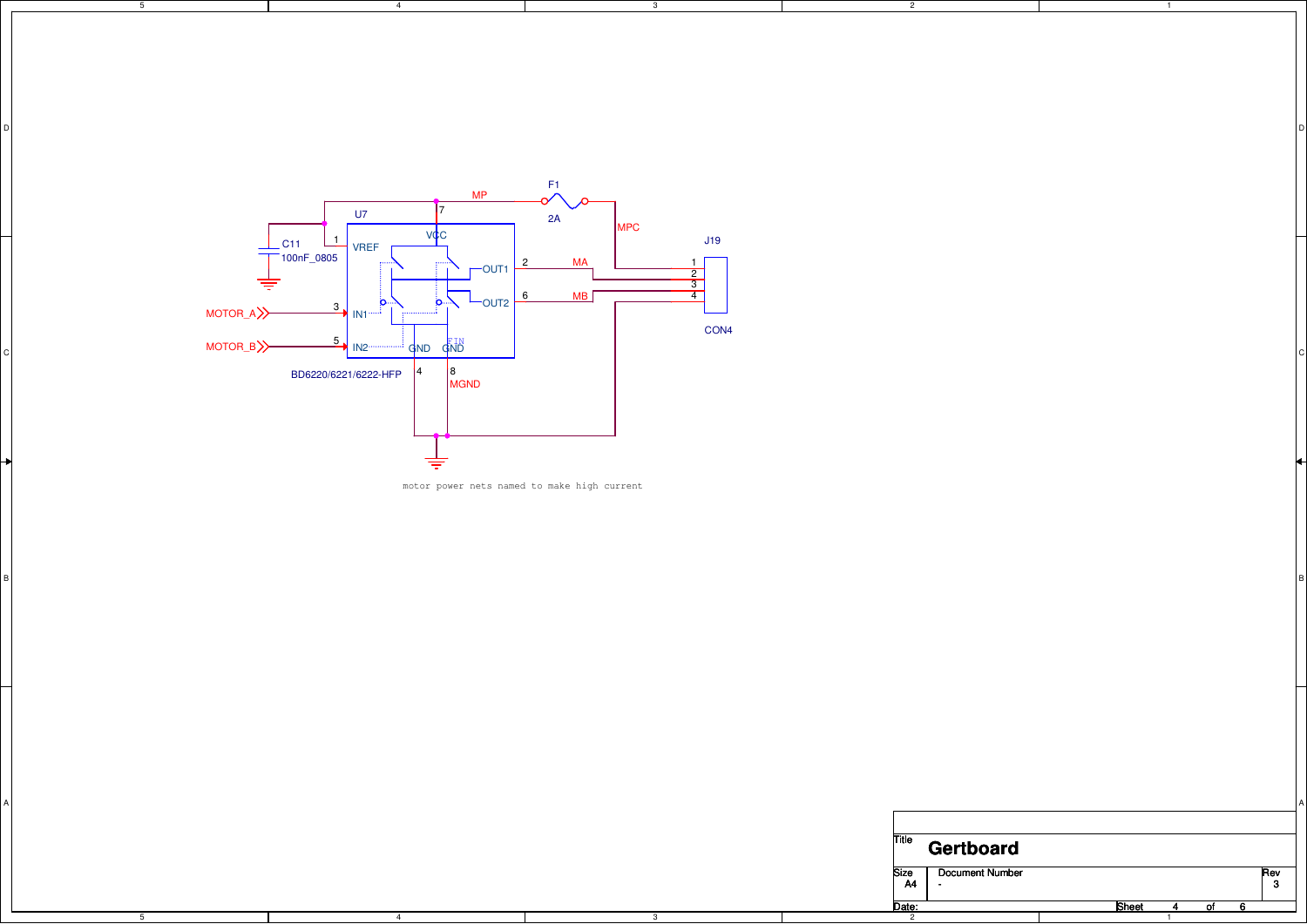



 $\overline{1}$ 

ر۔